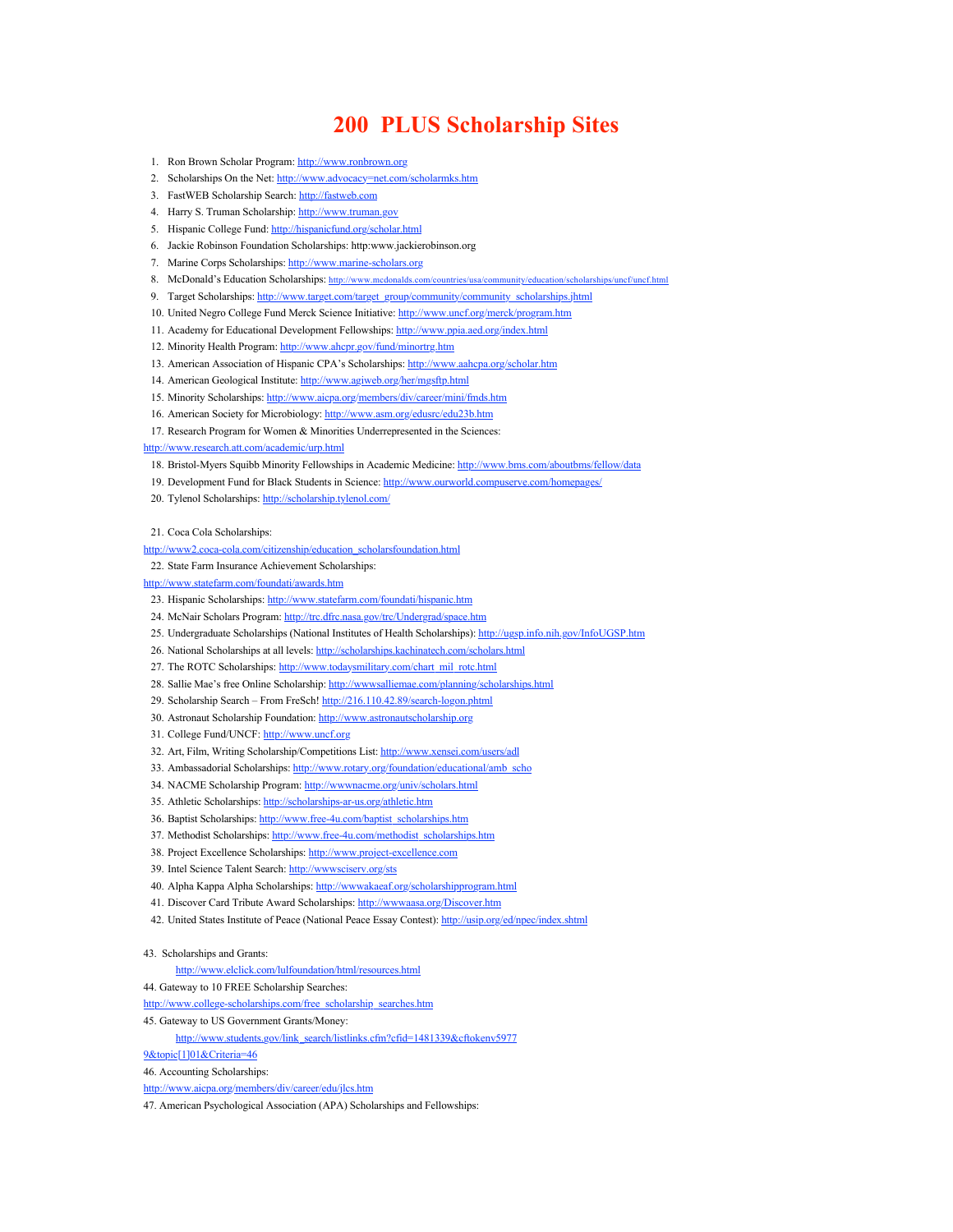<http://www.apa.org/students/funding.html> 48. American Sociological Association Graduate Funding: <http://www.asanet.org/student/funding.html> 49. Americorps: [http://www.cns.gov](http://www.cns.gov/) 50. Minority Scholarships: <http://content.sciencewise.com/newscholarship/scholarships3.cfm> 51. Bell Labs Fellowships for Underrepresented Minorities: <http://www.bell-labs.com/fellowships/CRFP/info.htm> 52. Students Video Scholarships:<http://www.christophers.org/vidcon2k.html> 53. Student Inventors Scholarships: <http://www.invent.org/collegiate> 54. Coca-Cola Two Year College Scholarships: <http://www.coca-colascholars.org/programs.htm> 55. Holocaust Remembrance Scholarships: [http://holocaust.hklaw.com](http://holocaust.hklaw.com/) 56. Ayn Rand Essay Scholarships: <http://www.aynrand.org/contests> 57. Brand Essay Competition: [http://www.instituteforbrandleadership.org](http://www.instituteforbrandleadership.org/) 58. Gates Millennium Scholarships: <http://wwwgmsp.org/nominationmaterials/read.dbm?ID=12> 59. Xerox Scholarships for Students:<http://www2.xerox.com/> 60. Sports Scholarships and Internships:<http://www.ncaa.org/about/scholarships.html> 61. National Association of Black Journalists Scholarships (NABJ): <http://www.nabj.org/html/studentsvcs.html> 62. Saul T. Wilson Scholarships (Veterinary): <http://www.aphis.usda.gov/mb/mrphr/jobs/stw.html> 63. Thurgood Marshall Scholarship Fund: [http://www.thurgoodmarshallfund.org](http://www.thurgoodmarshallfund.org/) 64. FinAid: The Smart Students Guide to Financial Aid (Scholarships): [http://www.finaid.org](http://www.finaid.org/) 65. Presidential Freedom Scholarships:<http://www.nationalservice.org/scholarships> 66. Microsoft Scholarship Program: <http://www.microsoft.com/college/scholarships/minority.asp> 67. WiredScholar Free Scholarship Search: <http://www.wiredscholar.com/paying> 68. Hope Scholarships & Lifetime Credits:<http://www.ed.gov/inits/hope/> 69. William Randolph Hearst Endowed Scholarship for Minority Students: <http://www.apsanet.org/PS/grants/aspen3.cfm> 70. Multiple List of Minority Scholarships:<http://gehon.ir.miami.edu/financial-assistance> 71. Guaranteed Scholarships: [http://www.guaranteed-scholarships.com](http://www.guaranteed-scholarships.com/) 72. Boeing Scholarships: <http://www.boeing.com/companyoffices/educationrelations/scholarships> 73. ROTC Military Scholarships: [http://www.todaysmilitary.com/chart\\_mil\\_rotc.html](http://www.todaysmilitary.com/chart_mil_rotc.html) 74. Easley National Scholarship Program:<http://www.naas.org/senior/htm> 75. Maryland Artists Scholarships: [http://www.maef.org](http://www.maef.org/) 76. Jacki Tuckfield Memorial Graduate Business Scholarship (for AA students in South Florida: [http://www.jacktuckfield.org](http://www.jacktuckfield.org/) 77. Historically Black College & University Scholarships: <http://www.iesabroad.org/info/hbcu.htm> 78. Actuarial Scholarships for Minority Students: <http://www.beanactuary.org/minority/scholarships.htm> 79. International Students Scholarships & Aid Help: [http://www.iefa.org](http://www.iefa.org/) 80. College Board Scholarship Search:<http://cbweb10p.collegeboard.org/fundfinder> 81. Burger King Scholarship Program: [http://www.bksholars.csfa.org](http://www.bksholars.csfa.org/) 82. Siemens Westinghouse Competition: [http://www.siemens-foundation.org](http://www.siemens-foundation.org/) 83. GE and LuLac Scholarship Funds: <http://www.lulac.org/Programs/Scholar.html> 84. CollegeNet's Scholarship Database: <http://mach25.collegenet.com/cgi-bin/M25/index> 85. Union Sponsored Scholarships and Aid: <http://www.aflcio.org/scholarships/scholar.htm> 86. Federal Scholarships & Aid Gateways: [http://www.fedmoney.org](http://www.fedmoney.org/) 87. 25 Scholarship Gatesways from Black Excel:

<http://blackexcel.org/25scholarships.htm>

88. Scholarship & Financial Aid Help:<http://www.blackexcel.org/fin-sch.htm>

89. Scholarship Links (Ed Finance Group): [http://www.efg.net/link\\_scholarship.htm](http://www.efg.net/link_scholarship.htm)

90. FAFSA On the Web (Your Key Aid Form and Information):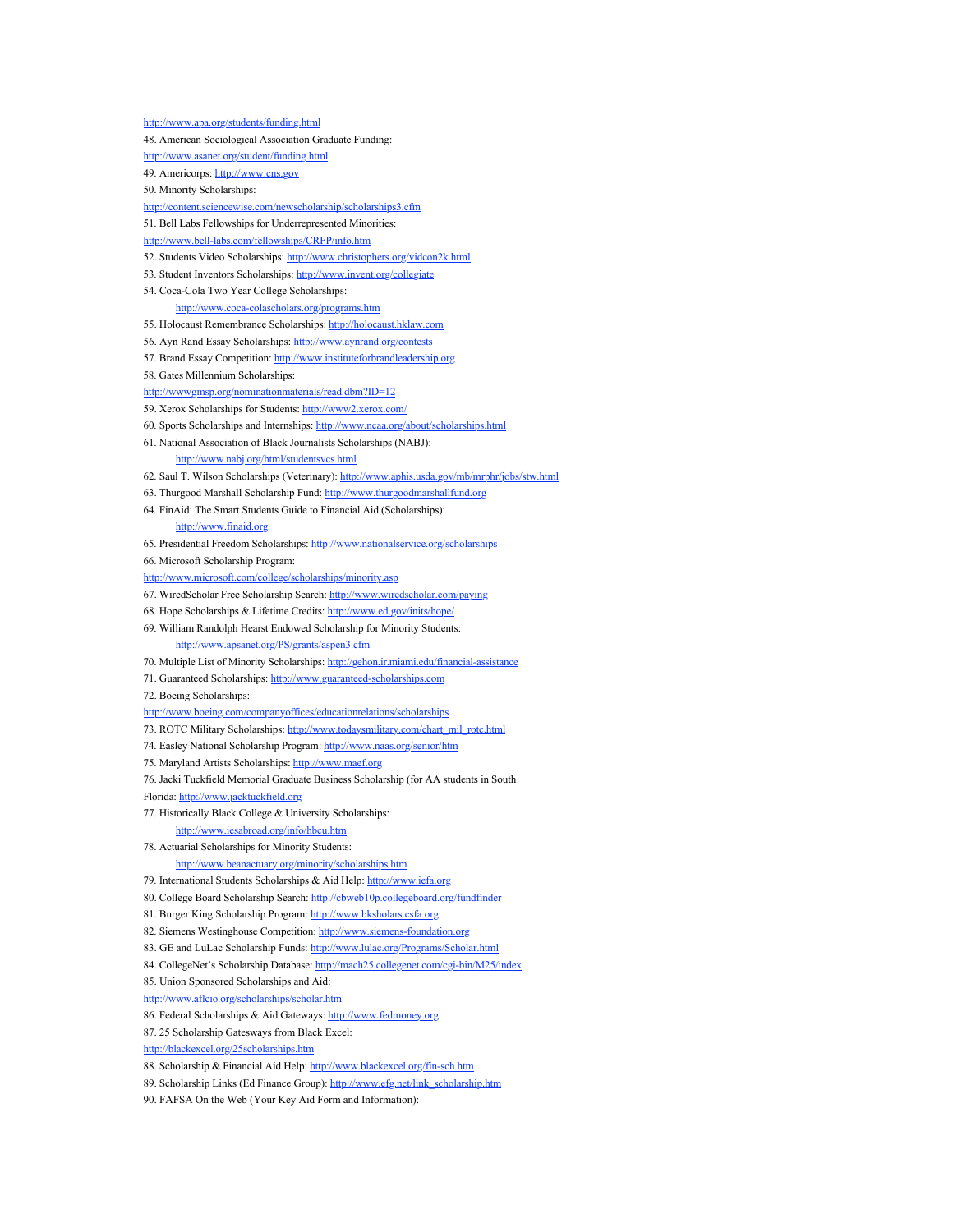#### <http://www.fafsa.ed.gov/>

- 91. Aid & Resources For Re-Entry Students: <http://www.back2college.com/>
- 92. Scholarships and Fellowships:<http://www.osc.cuny.edu/sep/links.html>
- 93. Scholarships for Study in Paralegal Studies

<http://www.paralegals.org/Choice/2000west.htm>

94. HBCU "Packard" Sit Aboard Scholarships (for study around the world):

[http://www.sit.edu/studyabroad/packard\\_nomination.html](http://www.sit.edu/studyabroad/packard_nomination.html)

- 95. Scholarship and Fellowship Opportunities: <http://www.ccmi.uchicago.edu/sch11.html>
- 96. INROADS Internships: [http://www.inroads.org](http://www.inroads.org/)
- 97. ACT-SO "Olympics of the Mind" Scholarships:

<http://www.naacp.org/work/actso/act-so.shtml>

- 98. Black Alliance for Educational Options Scholarships: <http://www.baeo.org/options/privatelyfinanced.jsp>
- 99. Science Net Scholarship Listing:

<http://www.sciencenet.emory.edu/undergrad/scholarships.html>

- 100. Graduate Fellowships For Minorities Nationwide:
	- <http://www.cuinfo.cornell.edu/Studen/GRFN/list.phtml?category=MINORITIES>
- 101. Rhodes Scholarships at OXFORD:<http://www.rhodesscholar.org/info.html>
- 102. The Roothbert Scholarship Fund:<http://www.roothbertfund.org/scholarships.php>

## SCHOLARSHIPS - SCHOLARSHIPS - SCHOLARSHIPS

# "STARTER KIT"

1) **Ron Brown Scholarships**---Go to: **www.RonBrown.org.** The award: Leadership, community service, all fields. The deadline is usually in January. This is one of most prestigious scholarships and it's very, very competitive. Details at site.

2) **Jackie Robinson Foundation Scholarship**---Go to: **www.JackieRobinson.org**

The award: \$6,000 per year. Number of winners about 100. It's renewable. Academic merit, leadership, community service, all fields. Deadline is usually in April. Detail see site.

3) **Project Excellence Scholarships**---Go to: **www.project-excellence.com**. The award: \$4,000 or higher (to full tuition). Number of winners: at least 600. Academic merit, leadership, community service, all fields. Deadline: Feb. Details at site.

4) **United Negro College Fund Scholarships**---Go to: **www.uncf.org/programs**. The UNCF is one of our major scholarship gateways. The awards are of varying amounts, and there are a great many under different names and requirements ( Grandmet, Duracell, for example). The deadline is usually December. Details at site.

5) **Kodak Scholarships**---Go to: **[www.kodak.com/US/en/motion/programs/student/scholarship.shtml](http://www.kodak.com/US/en/motion/programs/student/scholarship.shtml)** The award: varying amounts to \$5,000. Number of awards: Varies. For those studying in film/cinematography at U.S. colleges. Details at site 6) Intel Science Talent Search---Go to: **www.sciserv.org/sts** The award is from \$5,000 to \$100,000. There are approx. 40 awards in this prestigious competition. You must present a scientific research project. Deadline: December. Details at site.

7) **NACME Scholarships**---(National Action Council For Minorities in

Engineering). Go to: **www.nacme.org/sch\_index.html**. The award amounts to \$20,000, and many are awarded. This is our major engineering scholarship gateway. You must be an engineering student. The deadline is usually in February. Go to the website for details, or contact from aid officials at your college.

8) **Gates Millennium Scholarships**---Go to: **www.gmsp.org/SOW4/** The Gates Millennium Scholarship is to promote academic excellence and to provide an opportunity for thousands of outstanding students with significant financial need. The scholarship will cover room, board and tuition for at least 1,000 high school students a year. Nomination material for 2002-2003 will be available November 2001. Go to website for details. Deadline: March 15.

9) **NSBE Scholarships**---(National Society of Black Engineers). Go to: **www.nsbe.org/scholarships** . Award amount: Generally range from \$1,500 to \$3,000 for members of NSBE. Number of awards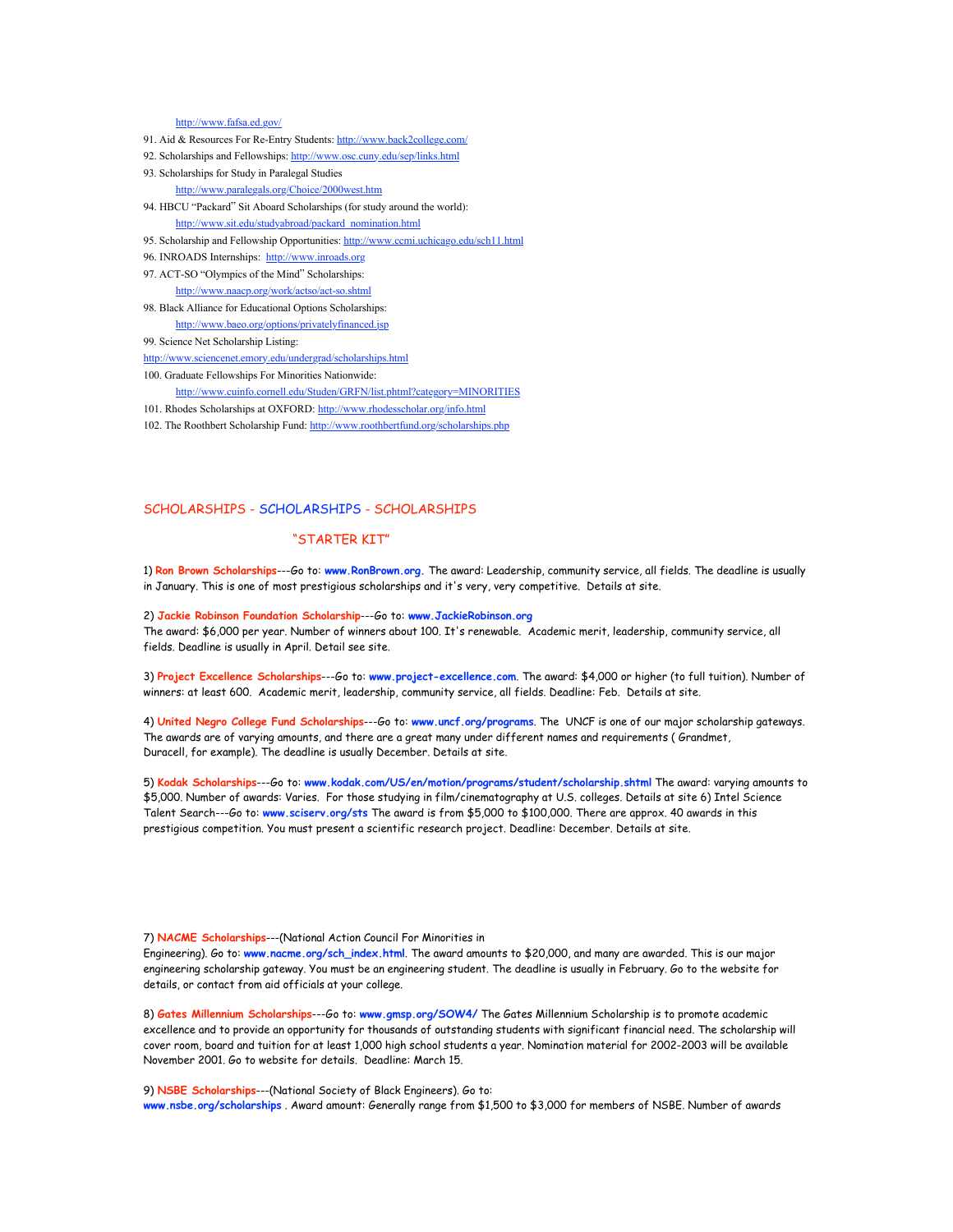varies. This is primarily for engineering students, and others majoring in related disciplines. Deadlines vary. Details at website.

10) **ARMY ROTC Scholarships**---(for Historically Black Colleges). Go to: **[www.usarotc.com/index.htm.](http://www.usarotc.com/index.htm)** Students looking to enroll at a HBCU must enroll in the Army ROTC. Award amount to full-tuition. Many awards. Must have minimum 920 on SAT or 19 ACT score. Deadline is November 15. Details at website.

# 11) **American Institute Of Certified Public Accountants Scholarships** (AICPA). Go to: **www.aicpa.org/members/div/career/mini/ smas.htm** For

undergraduates studying accounting at a U.S. college with at least 30

credits completed. Awards up to \$5,000 with about 300 winners annually. Deadline is in July. Go to website for GPA requirements and details.

12) **Developmental Fund for Black Students in Science and Technology Scholarships** - **ourworld.compuserve.com/homepages/ dlhinson/dfb\_sch.htm.**

Award amount: \$2,000 and renewable. Several scholarships granted. This is for science or engineering students at HBCUs. Deadline is June 15.

13) **Coca-Cola Scholars Scholarships**---Go to: **[www.coca-colascholars.org/.](http://www.coca-colascholars.org/)** This is a major competition with hundreds of over 250 awards going to "scholars," with academic, leadership, and talent qualities. The award amount is from \$4,000 to \$20,000. You can apply on-line. The deadline is October 31.

## 14) **Ambassadorial Scholarships**---Go to:

**www.rotary.org/foundation/education/amb\_scho/** . This is the prestigious "Rotary" organization scholarship for students who can speak another language and want to study abroad in the "host" country of that language. Award amounts are from \$10,000 to \$23,000 for a 3 month to full year of study abroad. You should have completed at least 2 years of college work.

## 15) **Ronald McDonald House Charities and the United Negro College Fund.**

**[www.mcdonalds.com/countries/usa/community/education/scholarships/index.html.](http://www.mcdonalds.com/countries/usa/community/education/scholarships/index.html)**

Students must be studying at a HBCU which is a member of the UNCF. The award is from \$1,000 to full tuition. Approx. 60 students are selected. The deadline is April 1. Go to website for details.

16) **Xerox Technology Minority Scholarship**--Go to: www.xerox.com and type in "Scholarship" in the search engine. This is a good scholarship for strong minority scholarships for students studying in areas like chemistry, engineering, physics, and "tech" areas. The award amount is up to \$4,000 for undergraduates and more for graduate students. The deadline is Sept. 15. Go to web location for details.

# 17) **Alpha Kappa Alpha Scholarships**--Go to:

**[www.akaeaf.org/scholarshipprogram.html.](http://www.akaeaf.org/scholarshipprogram.html)**

The above link is to the Chicago headquarters and that gateway of

scholarships. Note that there are over 700 AKA Chapters, and you would be wise to contact sorority in your local vicinity. Scholarship opportunities abound. The deadline at AKA headquarters is Feb. 15. Applications (at the website) must be sent between Dec. 1st and January 30th each year.

\*Note: all of our Greeks (listed in our BlackExcel college guide)

offer scholarships, and you should contact your local chapters.

18) **NCAA Scholarships--(National Collegiate Athletic Association)** Go to: **www.ncaa.org/about/scholarships.html** . This is the major NCAA sports association with which student-athletes are associated. Awards are given in all sports categories, amounts from \$3,000 to \$12,500. Awards are also available for sports-related study (such as sports journalism). Deadlines vary, as do the number of awards each year.

# 19) **National Alliance for Excellence Scholarships**--Go to:

**www.excellence.org/programs.html** . The student competitors can be seniors or already in college. They must submit an application that can include recommendations (academics), art (slides), dance (tapes), photographs, or other materials that point to talent and achievement in all areas. The awards are for a minimum of one year, and over 100 are granted. Applications can be submitted at any time. The selection process is ongoing. Go to the website.

20) **Harry S. Truman Scholarship**--Go to: **www.truman.gov** The is one of the most prestigious scholarships, shaped for students who intend to pursue a career targeted to public service or government. Graduate study should be a goal, with a portion of the funds directed there. You must be at least a junior, and your college must nominate you. A "nomination package" must be created. The awards can reach as high as \$30,000 over the years. Generally about 80 students are selected. The deadline is February 1st. Go to website for details.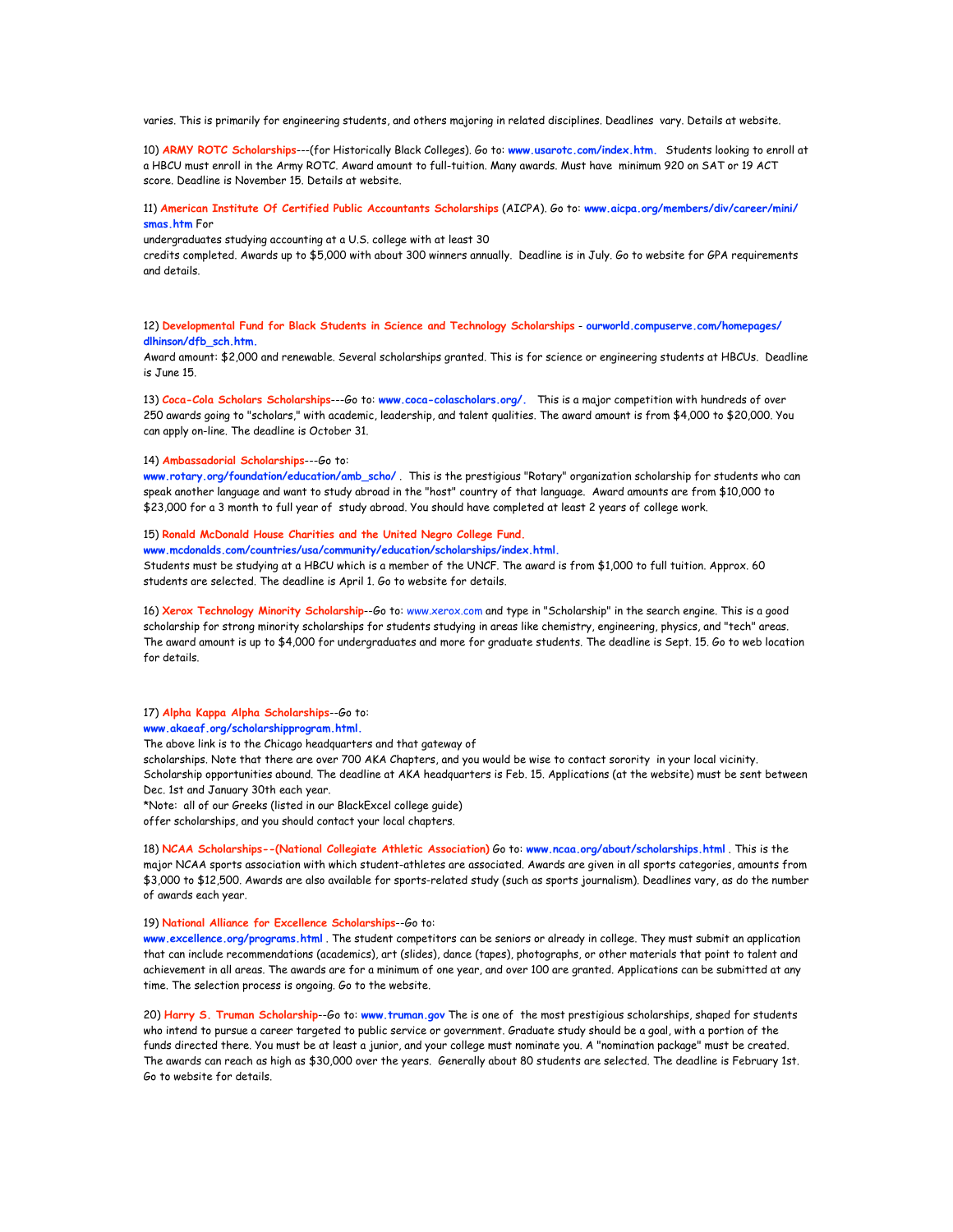# 21) **National Association of Hispanic Journalist**-- Go to:

**www.nahj.org/student.html**. Awards from \$1000 - \$5000 Students interested in journalism as a career can apply. Deadline is Feb 28th. See web site for application and information.

#### 22) **National Association of Black Journalists**--Go to:

**www.nabj.org/html/studentsvcs.html NABJ** offers 10 scholarships. It's a \$2,500 award. Students should be attending a four-year University. They must present three letters of recommendation from a school adviser, dean or a faculty member. Also, a 500-800 word article on a Black journalist must be presented. A gradepoint average of 3.0 is desirable. Eligible students must be majoring in journalism-print, photography, radio or television. One of those should be a career goal. Deadline is March 31. Go to website for details.

# 23) **Hispanic College Fund Scholarships**--Go to:

**hispanicfund.org/hcf-scholar.html.** Major site for Hispanic students majoring in business-related areas, A to Z (accounting, human resources,

communications, and more). The award amount varies. Over 140 awards granted. Deadline: April. Go to website for details.

# 24) **Arts Recognition And Talent Search Awards** Go to:

**[www.artsawards.org.](http://www.artsawards.org/)** These awards are granted to high school or college students (17, 18 years of age) who show talent in dance, voice, music, art, photography, jazz, visual arts, writing, or other creative areas. You must audition or submit a portfolio or tape. The award is to be used for freshman year in college. Award amounts from \$100 to \$3,000. Deadline is June 1 or April 1 (for registration in specific regions).

# 25) **Society of Women Engineer Scholarships.** Go to:

**[www.swe.org/SWE/StudentServices/Scholarship/brochure.htm](http://www.swe.org/SWE/StudentServices/Scholarship/brochure.htm).** These scholarships are targeted for women who are majoring in engineering or computer science. Award amount are from \$200 to \$5,000, and at least 90 are granted. The deadline for students already in college is February 1st but is May 15 for high school seniors entering an "accredited"program.

26) **American Institute of Architects Minority Disadvantaged Scholarship.** Go to: **www.e-rchitect.com/institute/scholar.htm** This is a scholarship for minority students enrolling in architecture programs. Awards are from \$500 to \$3,000. Generally 20 students are selected. Deadline is December 6.

27) **Non Commisioned Officers Association**. Go to **<http://www.ncoausa.org/scholars.htm>**. Children and spouses of members of the Non Commissioned Officers Association. Awards not limited by race, color, creed, national origin or sex. For undergraduate study at accredited colleges and universities. Children of members must be under age 25 to receive initial grant.

28) **TROA.** [The Retired Officers' Association](http://www.troa.org/Education/) (TROA) The 2002-2003 school year application for a TROA Scholarship Fund interest-free loan is now available on this website. Applicants for our programs must be planning to attend an accredited college or university during the 2002-2003 school year as a full-time student. All loans, grants and scholarships are for students seeking their first undergraduate degree.

# **MORE SCHOLARSHIP INFORMATION**

**"NEED A LIFT"** For a complete listing of other possible sources of financial aid, send for a copy to The American Legion, National Emblem Sales, P. O. Box 1050, Indianapolis, IN 46206.

**ALASKAN SEA SERVICE SCHOLARSHIP FUND:** Applicant must be a legal resident of the State of Alaska. Alaska Sea Service Scholarship Fund, c/o U.S. Navy League Council 55-151, P.O. Box 201510, Anchorage, AK 99520-1510.

**AMERICAN LOGISTICS ASSOCIATION NEW YORK CHAPTER**: One dependent from each of the five uniformed services. Commanding Officer (Code N005), Naval Station New York, 355 Front Street, Staten Island, NY 10304. Due 29 March.

**AMERICAN SOCIETY OF NAVAL ENGINEERS SCHOLARSHIP** 

**PROGRAMS**: Candidates must be in final one/two years of full time or coop undergraduate or one year graduate program in engineering or physical science, and U.S. Citizen. The American Society of Naval Engineers, 1452 Duke Street, Alexandria, VA 22314. (703) 836-6727.

**BLINDED VETERANS ASSOCIATION, KATHERN F. GRUBER SCHOLARSHIP**: Children/spouses of legally blinded veterans. Kathern F. Gruber Scholarship Program, Blinded Veterans Association, 477 H. Street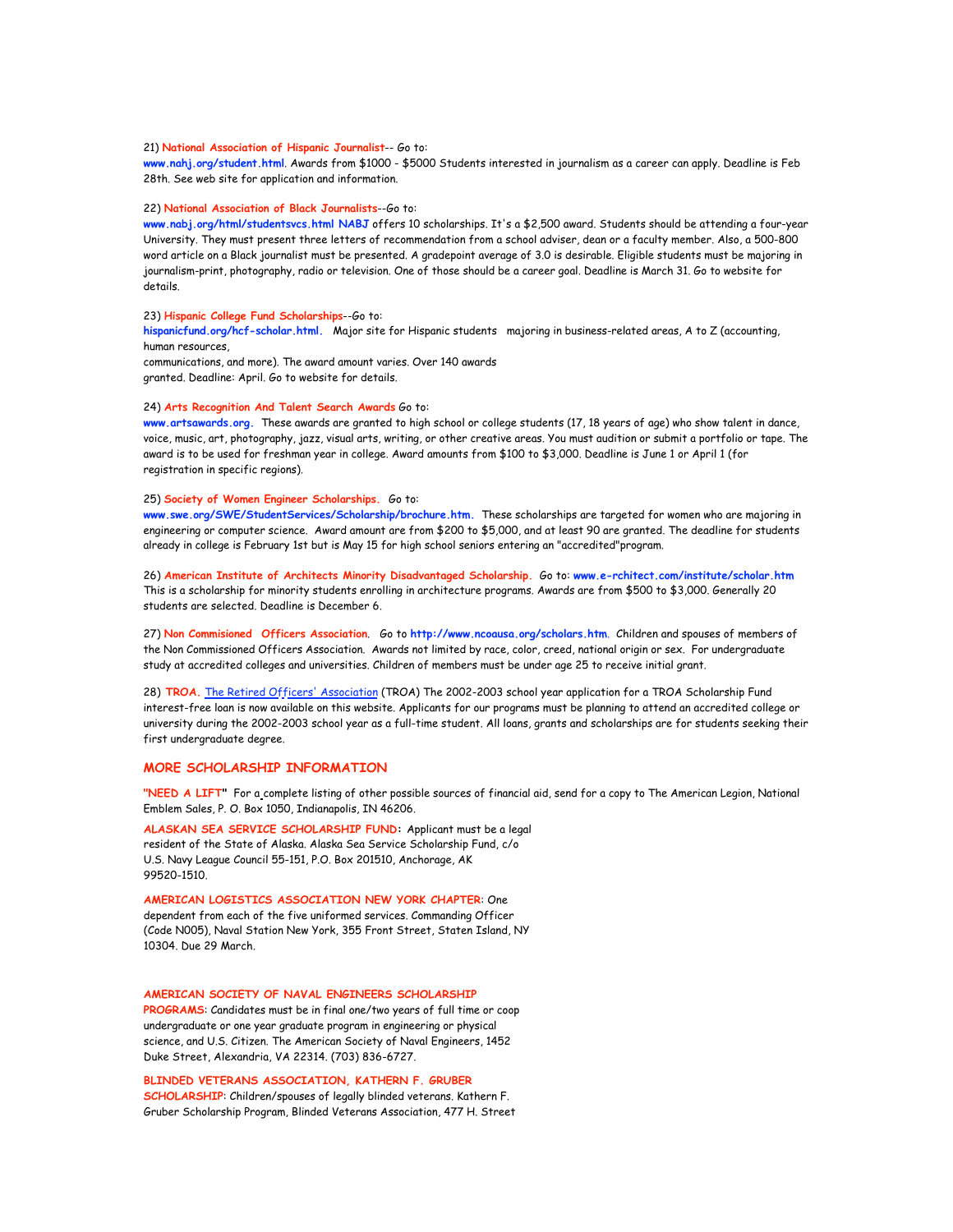NW, Washington, DC 20001. Due 15 April.

**CAPTAIN CALIENDO COLLEGE ASSISTANCE FUND**: Children of regular, reserve, retired, or deceased enlisted personnel in pay grade E-6 or below. U. S. Coast Guard Petty Officers Association, 5520 G. Hempstead Way, Springfield, VA 22151, phone: 703-941-0395. Due 1 June of each year.

**COMMANDER WILLIAM STUHR SCHOLARSHIP**: Senior High School Military Dependents of all services. One award of \$4,500, paid annually for 4 years. Must be a high school senior with Junior or Senior yea (1st half year) average grades in top 10% of his/her class; having financial need. Must be planning to attend accredited college (no geographic limitations).

#### **DAUGHTERS OF THE CINCINNATI SCHOLARSHIPS**: Must be a

daughter of Commissioned Officer in the regular Army, Navy, air Force, Coast Guard or Marines, (active, retired or deceased) and a high school senior at the time of application. Daughters of the Cincinnati, Scholarship Program, 122 East 58th Street, New York, NY 10022. Due 15 March.

**EXCEPTIONAL FINANCIAL NEED (EFN) SCHOLARSHIP PROGRAM. SCHOLARSHIPS FOR DISADVANTAGED STUDENTS (SDS)** Full-time

students with exceptional financial need pursuing degree in medicine, dentistry, or osteopathic medicine. Division of Student Assistance, BHPr/ HRSA, Student and Institutional Support Branch, Parklawn Bldg, Rm 8-34, 5600 Fishers Lane, Rockville, MD 20857. Phone: 301-443-4776.

**FISHER, ZACHARY AND ELIZABETH M. ARMED SERVICES FOUNDATION**: Children of active or reserve service members. Zachary and Elizabeth Fisher, Armed Services Foundation, Intrepid Sea Air Space

Museum, 12th Ave. and West 46th Street, New York, NY 10036. Due 1 Feb.

**FLEET RESERVE ASSOCIATION SCHOLARSHIPS I, II, III, AND IV**: Dependent children/spouses of members in good standing. FRA Scholarship Administrator c/o 400 Locust Street, Des Moines, IA 50398. 1-800-424-1120. Due 15 April..

**FORT MEADE ARMY OFFICERS WIVES CLUB:** Children of member's of the Ft. Meade Officers Wives Club in good standing. Applications accepted between the beginning of January and the end of March of each year. Scholarships awarded each April. For additional information, write Ft. Meade OWC, P. O. Box 280, Fort Meade, MD 20755

**FRATERNAL ORDER UDT/SEAL EDUCATION GRANT**: Sons/daughters of regular members in good standing. Chairman, Scholarship committee, Fraternal Order of UDT/SEAL, Inc., P.O. Box 5365, Virginia Beach, VA 23455. Due 15 April.

**GAMEWARDENS OF VIETNAM ASSOCIATION SCHOLARSHIP FUND**: Sons/daughters of members who served with Navy River Patrol Force "Operation Gamewardens", Gamewardens of Vietnam Association, Inc., P.O. Box 5523, Virginia Beach, VA 23455-0523. Due 15 April.

**LADIES AUXILIARY OF THE FLEET RESERVE ASSOCIATION:** Children of members in good standing. LAFRA Scholarship Administrator, c/o 400 Locust Street, Des Moines, IA 50398. 800-424-1120. Due 15 April.

**MARIANAS NAVAL OFFICERS' WIVES' CLUB SCHOLARSHIP**: Children/ spouses of regular/reserve Navy, Marine or Coast Guard members on active duty, retired or deceased. Scholarship Chairman, Marianas Naval Officers' Wives' Club, COMNAVMAR, Box 49, FPO AP 96630. DUE 1 April.

**MARINE OFFICERS' WIVES' CLUB OF WASHINGTON, D.C. HIGH SCHOOL SENIOR AND SPOUSAL SCHOLARSHIP**: Dependent children and spouses of officer/enlisted Marines residing or stationed within a 50 mile radius of Washington, D.C. Scholarship Chairman, Marine Officers' Wives' Club, 9418 Mt. Vernon Circle, Alexandria, VA 22309. Due 1 March.

**MILITARY ORDER OF THE PURPLE HEART (MOPH**): Sons, daughters, grandchild or a member. Scholar Program, Military Order of the Purple Heart, Headquarters, 5413-B Backlick Road, Springfield, VA 22151. No due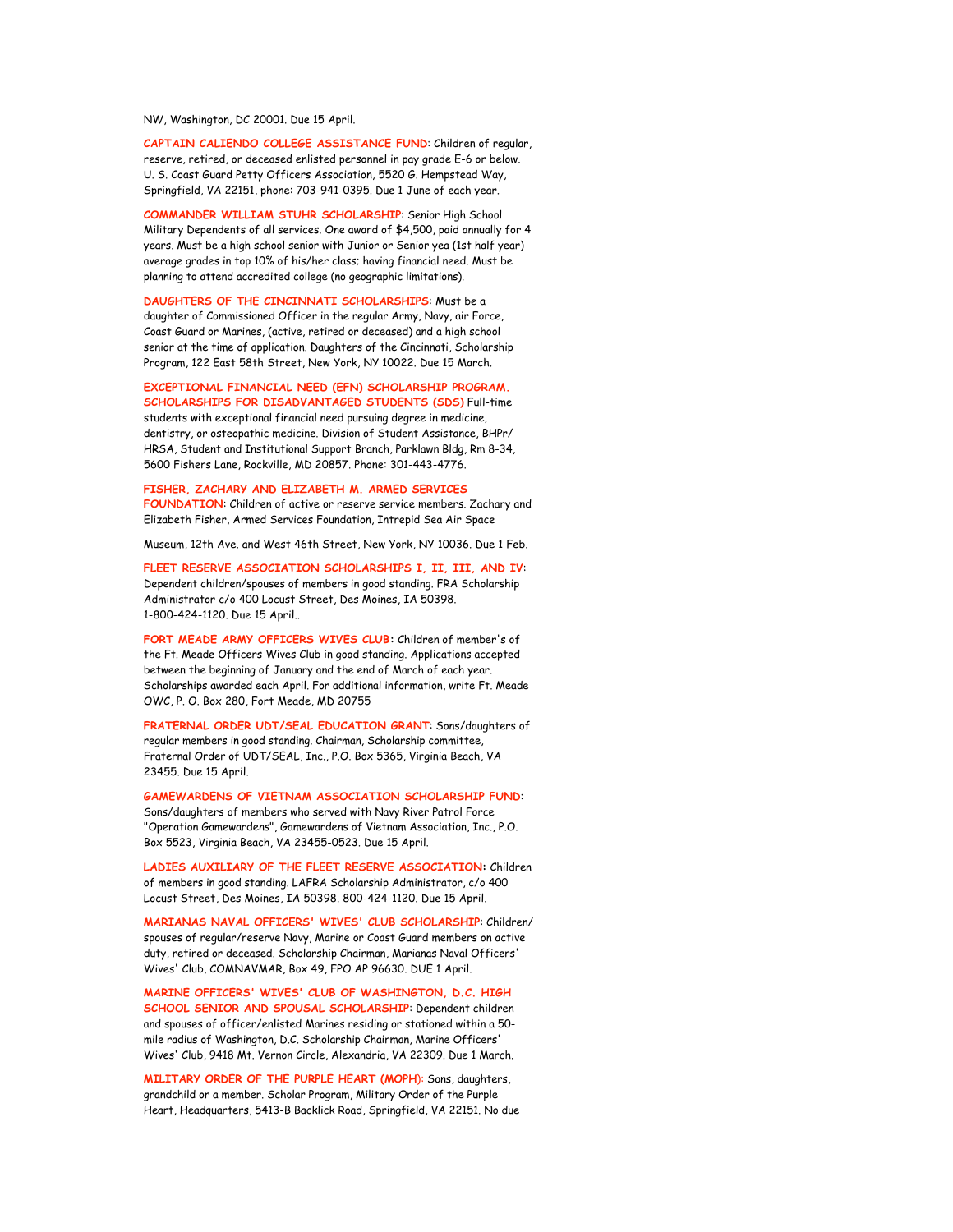# date.

**NATIONAL SOCIETY DAUGHTERS OF THE AMERICAN REVOLUTION (NSDAR):** Must be a US citizen. Attend an accredited college in the U.S. Send a self-addressed stamped envelope to National Society, DART, Office of Committees-Scholarships, 1776 D Street NW, Washington, D.C. 20006-5392. Due 1 February.

**NAVY FEDERAL CREDIT UNION (NFCU) STUDENT LOANS**: Available to NFCU members worldwide. Navy Federal Credit Union, P.O. Box 3350, Merrifield, VA 22119-2250. No due date.

**OCEANA OFFICERS' WIVES' CLUB SCHOLARSHIP:** Children of service members residing in Tidewater area. Scholarship Chairman, Oceana Officers' Wives' Club, P.O. Box 8492, Virginia Beach, VA 23450. Due 15 April.

**OPPENHEIMER SCHOLARSHIP TO CULVER MILITARY ACADEMY**: Children of members who served a minimum of five years. The Oppenheimer Scholarship, Office of Admission, Culver Academies, Winter School, Culver, IN 46511. No due date.

**PATUXENT RIVER CHIEF PETTY OFFICERS' WIVES' CLUB SCHOLARSHIP**: Children of members in good standing. Chief Petty Officers' Wives' Club, Scholarship Committee, P.O. Box 264, Patuxent River, MD 20670. Due 1 April.

# **SAN DIEGO NAVAL OFFICERS' WIVES' CLUB SCHOLARSHIP**:

Children, spouses: member must have served tour in San Diego since 1985. Naval Officers' Wives' Club, Scholarship Committee, P.O. Box 18-2104, Coronado, CA 92118. Due 15 April.

**USO/ANHEUSER-BUSCH SCHOLARSHIP PROGRAM:** Family members (including spouses) of active duty personnel who graduated from high school within last four years. USO World Headquarters Scholarship Program, 601 Indiana Avenue NW, Washington, DC 20004, or visit local USO. Due 1 March.

**USO-METRO SCHOLARSHIP PROGRAM**: Sponsored by USO-METRO, valued at \$1000. Applicant must be an immediate family member (son, daughter, spouse only) of an active duty enlisted member of the United States Armed Forces. Active duty spouse must be based in Greater Washingon/Batlimore area on 1 April 1995. Applicant must be a high school senior graduating in 1995. Selections are based on established criteria and the scholarships are limited to undergraduate studies at an accredited educational institution. Deadline: 1 April.

**USO-METRO SATO TRAVEL ACADEMY SCHOLARSHIP:** Sponsored by SATO Travel, valued at \$2000. Applicant must be the spouse of an active duty enlisted service member E-5 or below as of 1 JAN 95, based (applicant and spouse) in greater Washington area (Baltimore to Quantico), a high school grad or GED equivalent, at least 17 years old, must type 30 words per minute. Upon successful completion of 9 week course or 14 week course (evenings), the awardee will receive a diploma certifying graduation from a professional travel academy. The academy will provide job placement and career counseling. Contact USO-Metro for more information at 703-696-2628.

**VADM E.P. TRAVERS SCHOLARSHIP PROGRAM:** Sponsored by Navy and Marine Corps Relief Society. (1) \$2,000 awarded to qualifying children of active duty members; (2) up to a \$3,000 interest free loan awarded to active duty parents to be repaid by a 24 month allotment. Applications are available by contacting NMCRS, Education Program, 801 N. Randolph Street, Suite 1228, Arlington, VA 22203-1989; (703) 696-4904. Due 15 March.

# **WOMEN IN DEFENSE HORIZONS SCHOLARSHIP FOUNDATION:**

Citizen enrolled in junior year or higher, including graduate level, in a curriculum leading related to the advancement of women in the National Security career field. P.O. Box 16221 Arlington VA 22215. 202-225-4775. Due 12/1 and 8/1 each year.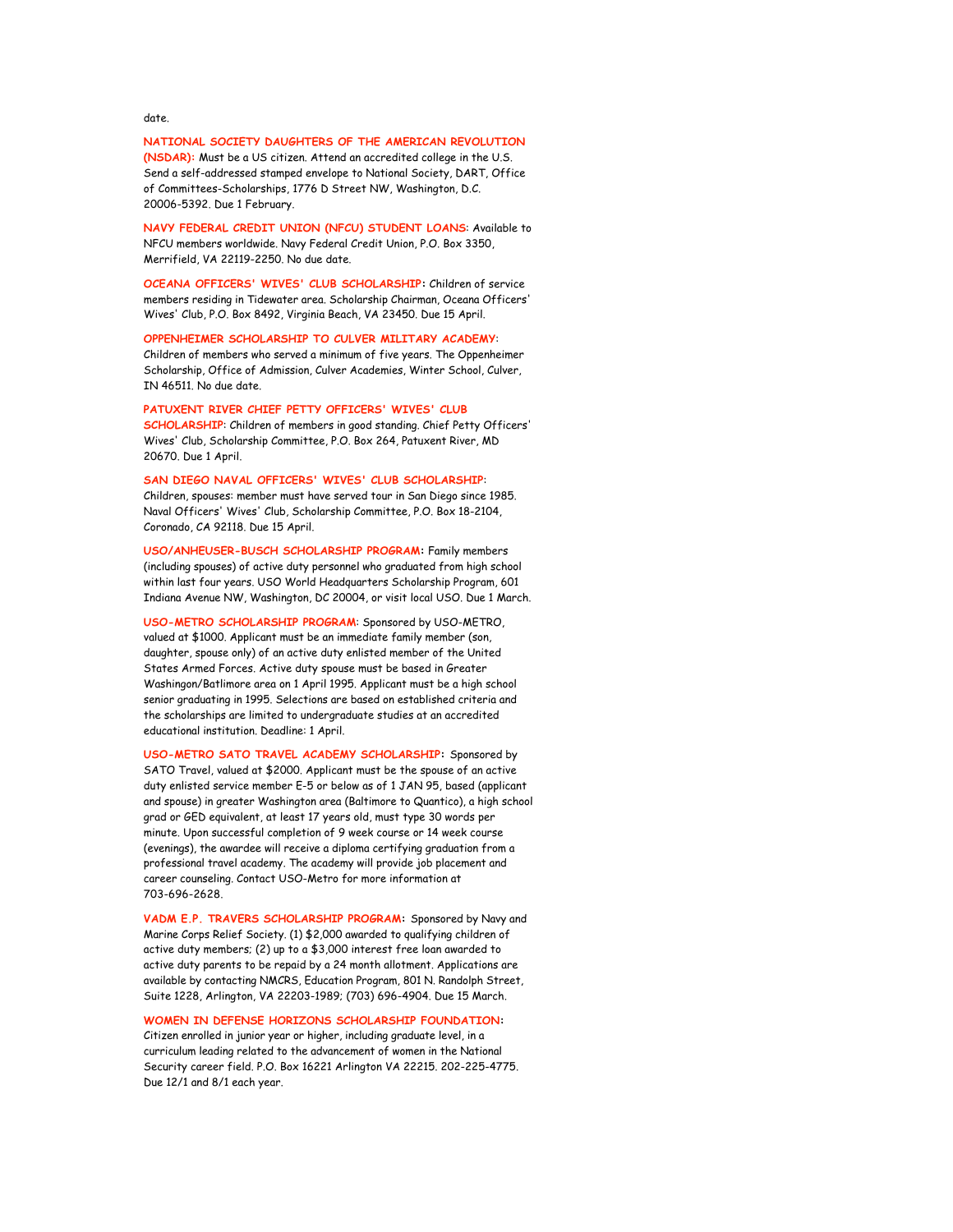# **OTHER LINKS**

- <http://www.fafsa.ed.gov/> The Smart Student Guide to Financial Aid
- <http://www.scholarshipcoach.com/>
- <http://www.salliemae.com/>
- <http://www.rrmtf.org/firstdivision/society/scholar.htm>
- <http://www.ajeffsvending.com/2IDA/index.htm>
- <http://www.accessgroup.org/> -- Information on financial services for college students

• <http://www.iln.net/main/college> -- Get help with your college search & financial aid. Take a look at American colleges listed by state

• <http://www.srnexpress.com/> -- Financial Aid

• [http://eric-web.tc.columbia.edu/hbcu/financial\\_aid/merit.html](http://eric-web.tc.columbia.edu/hbcu/financial_aid/merit.html) -- Financial Need, Academic Achievement, and Merit Based Scholarships

- <http://www.cgspouses.net/clubs/scholarship.shtml>-- National Council of Coast Guard Spouses' Club Scholarship information
- <http://scholaraid.studentadvantage.com/> -- A Scholarship search engine
- <http://www.ed.gov/thinkcollege/> -- US Department of Education
- <http://www.college-scholarships.com/100college.htm> -- 2001 Colleges, College Scholarships and Financial Aid Pages.
- <u><http://www.uscg.mil/hq/cgi/voled/grants.htm></u> -- This page is a listing of scholarships on the Institute's Web site
- <http://www.uscg.mil/hq/g-w/g-wt/g-wtl/career/> -- click on "Financial Aid." Career Central site.
- <http://www.hhs.gov/progorg/grantsnet/>-- US Department of Health and Human Services
- [http://www.ed.gov/prog\\_info/SFA/FYE/FYE01/](http://www.ed.gov/prog_info/SFA/FYE/FYE01/) **--**Department Of Eduaction
- <http://www.epa.gov/students/careers.htm>-- US Environmental Protection Agency
- [www.scholarships.com](http://www.scholarships.com/) -- Scholarship Search and Financial Aid Resource
- · [http://www.ed.gov](http://www.ed.gov/) -- US Department Of Education
- [www.wilsonfund.org/mission.htm](http://www.wilsonfund.org/mission.htm) -- Wilson Scholarship Fund
- [www.apa.org/mfp](http://www.apa.org/mfp) -- The American Psychological Association
- · High school seniors go to [www.fastweb.com](http://www.fastweb.com/) and complete the student profile for scholarships

· [Scholarship Scams - http://www.ftc.gov/bcp/conline/edcams/scholarship/index.html](http://www.ftc.gov/bcp/conline/edcams/scholarship/index.html), Information on how not to get scammed from the Federal Trade Commission.

[Siemens Foundation - http://www.siemens-foundation.org/,](http://www.siemens-foundation.org/) Science and Technology Competition and Advanced Placement Awards for outstanding high school students and educators.

· [Scholarships.com - http://scholarships.com,](http://scholarships.com/) Free scholarship search service.

· [CASHE - College Aid Sources for Higher Education- http://www.cashe.com/](http://www.cashe.com/) Sallie Mae provides the exact same services used by commercial scholarship search companies free to the public. Results are delivered via email within two business days.

[FreSch - http://www.freschinfo.com](http://www.freschinfo.com/), Online database of thousands of sources of scholarships, searchable for free. Tips on applying for and winning scholarships, volunteers to answer financial aid and scholarship questions.

· [National Merit - http://www.nationalmerit.org/,](http://www.nationalmerit.org/) An independent not-for-profit organization offering scholarship assistance.

· [AbsolutelyScholarships - http://www.absolutelyscholarships.com/](http://www.absolutelyscholarships.com/), Free service that searches multiple scholarship databases at the same time.

[National Academy of American Scholars - http://www.naas.org/,](http://www.naas.org/) A private organization that awards financial aid and academic scholarships to high school seniors and college freshman.

[The Scholarship Page - http://www.scholarship-page.com/,](http://www.scholarship-page.com/) Browse and search for scholarships.

· [Arkansas Scholarship Information Service \(ASIS\) - http://scholarships-ar-us.org](http://scholarships-ar-us.org/), Free database of Arkansas scholarships. Also includes over 250 financial aid links for anyone in the United States.

. [U.S. Marine Corps Scholarship Foundation - http://www.marine-scholars.org/,](http://www.marine-scholars.org/) One year, renewable, scholarships for the children of active duty and retired marines.

· [College Connection Scholarships - http://collegescholarships.com,](http://collegescholarships.com/), Free scholarships added to this site every month, since 1995, for undergraduate, graduate and international students.

· [Morris K. Udall Foundation - http://udallfoundation.org](http://udallfoundation.org/), US Federally supported program awards scholarships, fellowships, and internships for students interested in the environment and Native American tribal policies.

· [Citizens' Scholarship Foundation of America](http://www.csfa.org/) - http://www.csfa.org/ Features information and resources for community, partnership, and corporations based scholarships.

[The Scholastic, Inc. Art and Writing Awards - http://www.scholastic.com/artandwriting,](http://www.scholastic.com/artandwriting) Information on one a prestigious arts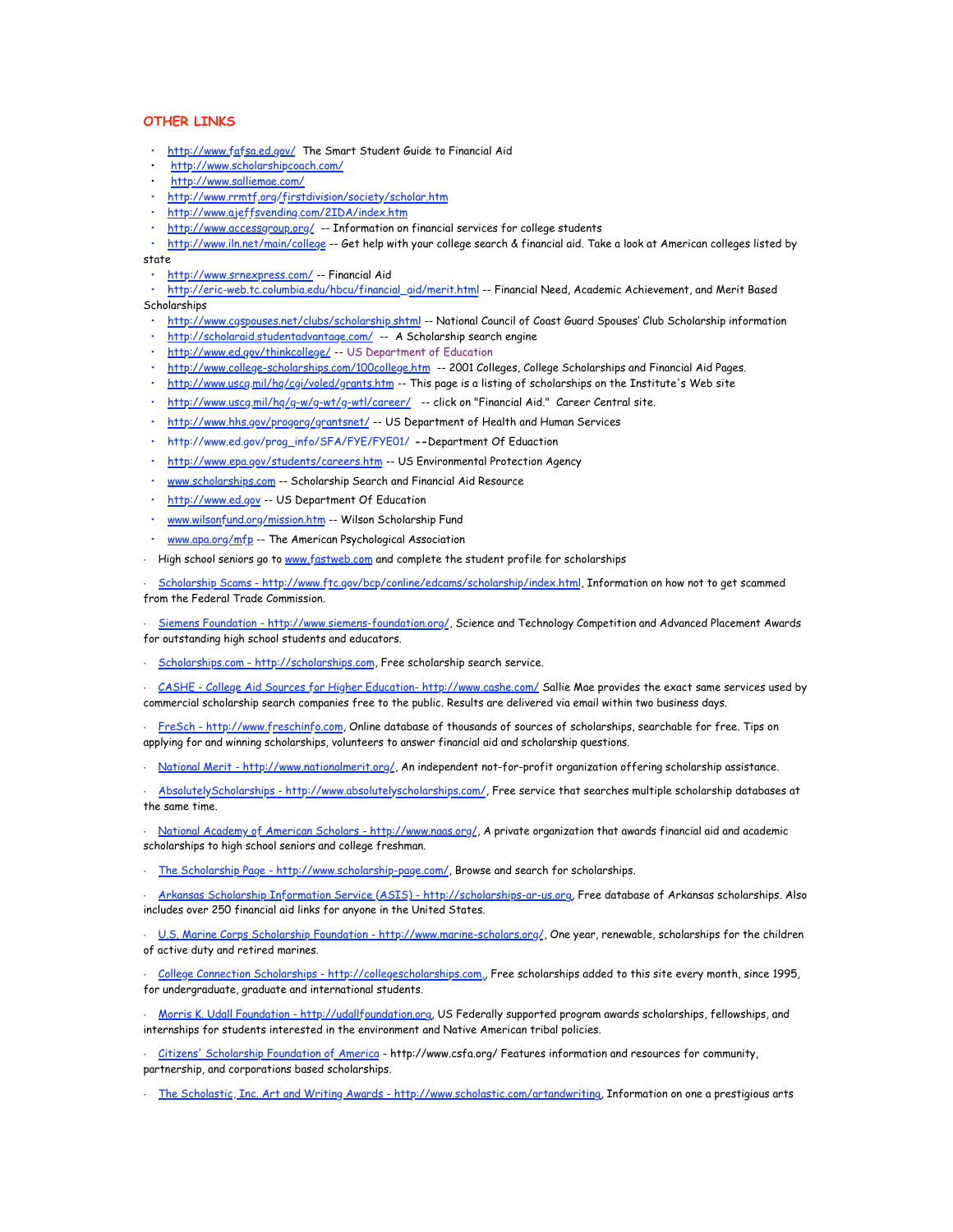recognition program in the country. Over 1,000 awards given annually.

· [College Scholarships and Fellowships for Minorities and Women - http://scholarships.kachinatech.com/](http://scholarships.kachinatech.com/), College, graduate school and postgraduate financial aid for African Americans, Aleuts, Eskimos, Hispanics, Micronesians, Native Americans, Polynesians, and women.

· [Collegexit.com- http://www.collegexit.com,](http://www.collegexit.com/) Full-time college juniors and seniors can register to win a weekly \$5,000.00 scholarship.

· [Indian-American Scholarship Fund - http://www.iasf.org/](http://www.iasf.org/) Offers assistance to students of Indian heritage.

· [Wal-Mart Competitive Edge - http://www.walmartfoundation.org/compedge.html](http://www.walmartfoundation.org/compedge.html), Scholarships for high school students interested in manufacturing, industry and technology-related fields.

· [HispanicScholarship.com - http://www.hispanicscholarship.com/scholarship.asp,](http://www.hispanicscholarship.com/scholarship.asp), Free scholarship search for Hispanics needing financial assistance for college.

· [CollegeFunds.Net - http://www.collegefunds.net/free-scholarships.htm,](http://www.collegefunds.net/free-scholarships.htm) Search for scholarships, find books and sign up for a financial aid newsletter.

· [Scholarships-Ar-Us.com - http://www.scholarships-ar-us.com](http://www.scholarships-ar-us.com/), Offers free scholarship search and information about financial aid and general college entrance advice.

· [Actuarial Scholarships - http://www.actuaryjobs.com/sform.html](http://www.actuaryjobs.com/sform.html), Actuary financial aid for aspiring actuaries with math, statistics or other technical majors.

[WinScholarships.com - http://www.winscholarships.com](http://www.winscholarships.com/) Free scholarship resources to learn insider secrets about finding and winning scholarships, boosting financial aid, and minimizing tuition bills.

· [Children's Scholarship Fund - http://www.scholarshipfund.org/index.asp,](http://www.scholarshipfund.org/index.asp) Offers scholarships for private education for low income families.

· [Walter Beale Scholarship Foundation - http://www.fraprpscholarships.org,](http://www.fraprpscholarships.org/) A renewable college scholarship for qualifying students.

· [GeoScholarships.com - http://www.geoscholarships.com,](http://www.geoscholarships.com/) Free scholarship search engine and financial aid information for students

· [Florida College Student of the Year Award - http://www.floridaleader.com/soty,](http://www.floridaleader.com/soty) Statewide scholarship program for Florida college students

· [Scholarship Foundation of St. Louis - http://www.sfstl.org,](http://www.sfstl.org/) A nonprofit organization providings interest and fee free loans to St. Louis area students.

[The Scholarship Workshop - http://www.scholarshipworkshop.com](http://www.scholarshipworkshop.com/), Offers a workshop and sells books on how to get scholarships from private and public universities.

[Taiwanese American Foundation of Boston - http://www.taf-boston.org](http://www.taf-boston.org/), Provides scholarship funds to individuals or organizations in any field of research related to Taiwan.

[Scholarships from AAUW-Sacramento - http://gsef.com/aauw-sacramento/scholarships1.htm](http://gsef.com/aauw-sacramento/scholarships1.htm) Provides scholarships for women in the Sacramento area.

· [Terrill Scholarship - http://www.TerrillScholarship.homestead.com/main.html](http://www.TerrillScholarship.homestead.com/main.html) A general scholarship for high school seniors planning to enter first year of college; up to \$2500 per recipient and up to 10 recipients per year.

· [ScholarshipShop.com - http://www.scholarshipshop.com,](http://www.scholarshipshop.com/) Worldwide Scholarship Search Consulting Firm providing one-on-one assistance for those who desire to further their education.

· [Scholarship Scam Tips - http://www.allsands.com/College/scholarshipscam\\_vii\\_gn.htm,](http://www.allsands.com/College/scholarshipscam_vii_gn.htm) Provides tips and pointers on avoiding scholarship scams.

· [Single Parent Scholarship - http://singleparents.about.com/library/weekly/aa010701a](http://singleparents.about.com/library/weekly/aa010701a), Three scholarships exclusively for single parent students.

· [Duracell/NSTA Invention Challenge - http://www.nsta.org/programs/duracell/](http://www.nsta.org/programs/duracell/), Win scholarships for college by inventing something powered by Duracell brand batteries. Sponsored by the National Science Teachers Association.

· [McDonald's Arching Into Education Scholarships - http://www.archingintoeducation.com](http://www.archingintoeducation.com/), More than \$425,000 in scholarships available for students in the New York/New Jersey/Connecticut Tri-State area.

[4Scholarships - http://www.4scholarships.com/](http://www.4scholarships.com/), Hunt down education funding with National Merit Scholarships, Rhodes Scholarships, Fulbright, United Negro College Fund, Hispanic College Fund and funding searches. From 4anything.com.

[http://www.rotary.org/programs/amb\\_scho/](http://www.rotary.org/programs/amb_scho/), Ambassadorial Scholarships program for study abroad.

[scholarshipsforscholars@yahoo.com](mailto:scholarshipsforscholars@yahoo.com)Scholarships for Scholars, Inc. is a non-profit organization, which acknowledges excellence in